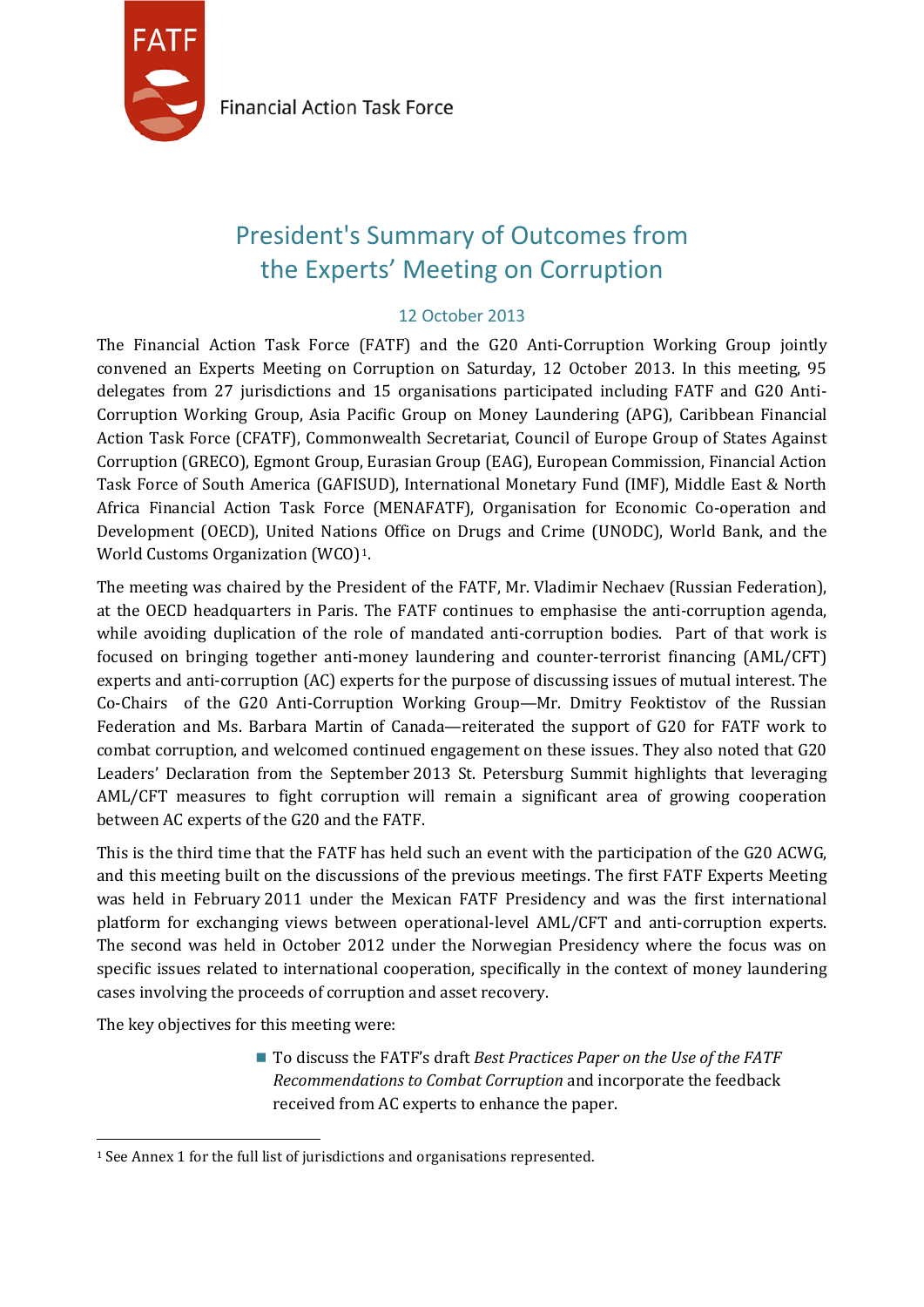- To identify key challenges in determining the beneficial ownership of legal persons and arrangements in corruption cases, including the problems caused by the lack of transparency and beneficial ownership information, and what effective measures can be implemented to overcome these challenges.
- To build on the previous discussions between the FATF and the G20 on issues related to combating corruption, and leveraging synergies between AML/CFT and AC efforts.

This meeting has also been an important opportunity for the experts who are present to provide input to the FATF's work. The information gathered during this meeting will be reported back to the FATF membership at the FATF Plenary which is being held in Paris next week. Additionally, the G20 Anti-Corruption Working Group will share with the FATF its full set of high level principles, including those on bribery and solicitation, mutual legal assistance, and denial of entry.

In particular, the FATF's draft best practices paper was discussed, as experts heard country experiences on how AML/CFT measures are used in the fight against corruption. Experts also heard presentations from practitioners on the obstacles associated with tracing corruption proceeds as they are moved through the financial system. Participants discussed the issues outlined below.

# **THE USE OF AML/CFT MEASURES IN THE FIGHT AGAINST CORRUPTION**

The participants all acknowledged that the AML/CFT tools contained in the FATF Recommendations are a powerful tool in the fight against corruption. The first step is for countries to recognise the link between corruption and money laundering (ML). Law enforcement and prosecuting agencies need to understand that corruption offences frequently give rise to related ML offences. This is because corruption and bribery offences generate proceeds that can both qualify as instruments or as the proceeds of corruption the perpetrators of these offences inevitably seek to launder in order to hide their illicit origins. This highlights the importance of ensuring that AC and AML/CFT authorities coordinate and cooperate in the investigation and prosecution of corruption, bribery and related ML offences. It is also important to ensure that the staff of law enforcement, prosecutorial agencies and financial intelligence units are well-resourced and adequately trained to recognise the indicators of ML activity.

The following preventative measures in the FATF Recommendations are particularly relevant to the fight against both corruption and ML: the requirements relating to customer due diligence, politically exposed persons, record keeping, the transparent movement of funds through wire transfers of physical transportations of cash, and the transparency of the beneficial ownership of legal persons and arrangements. It is also important to provide guidance and feedback to reporting entities to ensure that they are in a good position to detect and report suspicious transactions related to corruption/bribery and ML. The participants also noted that debarment lists can be a very useful tool for financial institutions when conducting customer due diligence.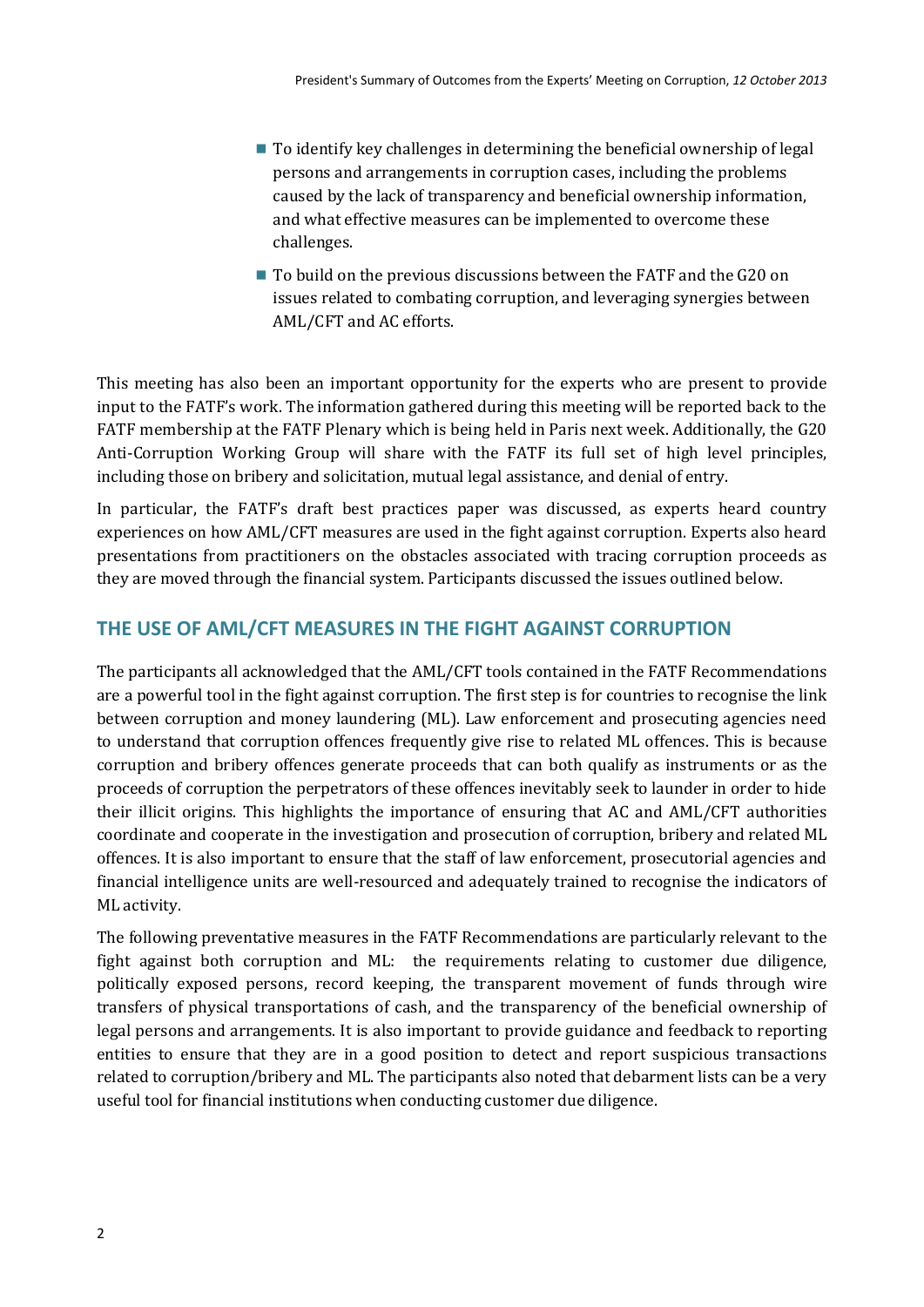It is also vital that AC and AML/CFT authorities be able to cooperate on these issues, and that the relevant expertise is readily available. The participants shared their experiences on how this is being facilitated in some countries. Some of the examples discussed were:

- having relevant agencies enter into a memorandum of understanding or information sharing agreement, or having other mechanisms in place, so that they can share information either in the context of a corruption/bribery or ML investigation, or in the context of implementing other AC initiatives, such as visa denial programmes
- $\blacksquare$  establishing interagency working groups, comprised of operational level AC and AML/CFT investigators, to meet regularly for the purpose of considering indicators or evidence of corruption, bribery or related ML activity
- $\blacksquare$  ensuring that AC agencies and financial intelligence units reach out to each other and are able to share relevant information on the investigation of corruption, bribery and ML offences, and leveraging off of the important work of the Egmont Group on Financial Intelligence Units
- employing in AC and AML/CFT agencies some investigators or prosecutors with accounting or finance backgrounds, and also practical experience investigating and prosecuting financial crimes
- undertaking joint financial investigations, involving both AC and  $AML/CFT$ authorities, in large and complex cases
- $\blacksquare$  breaking down silos between relevant agencies by, for example, ensuring that AC agencies share relevant information with financial intelligence units
- having senior prosecutors located on-site in law enforcement agencies, so that they can provide on-the-spot advice and address legal issues as they arise, and
- ensuring that both AC and AML/CFT authorities are able to provide international cooperation to their foreign counterparts or international organisations on these issues.

The participants highlighted the importance of confiscating the proceeds of corruption, bribery and related ML so as to prevent criminals benefiting from this conduct. This includes being able to trace illicit assets if they have been put in the names of third parties, or if they have been transferred cross-border through wire transfers or physical transportations of cash. In the foreign bribery context, investigators and prosecutors should focus not only on the bribe payment, but also on the benefits that the briber receives from making the bribe payment (the so-called supply side of foreign bribery).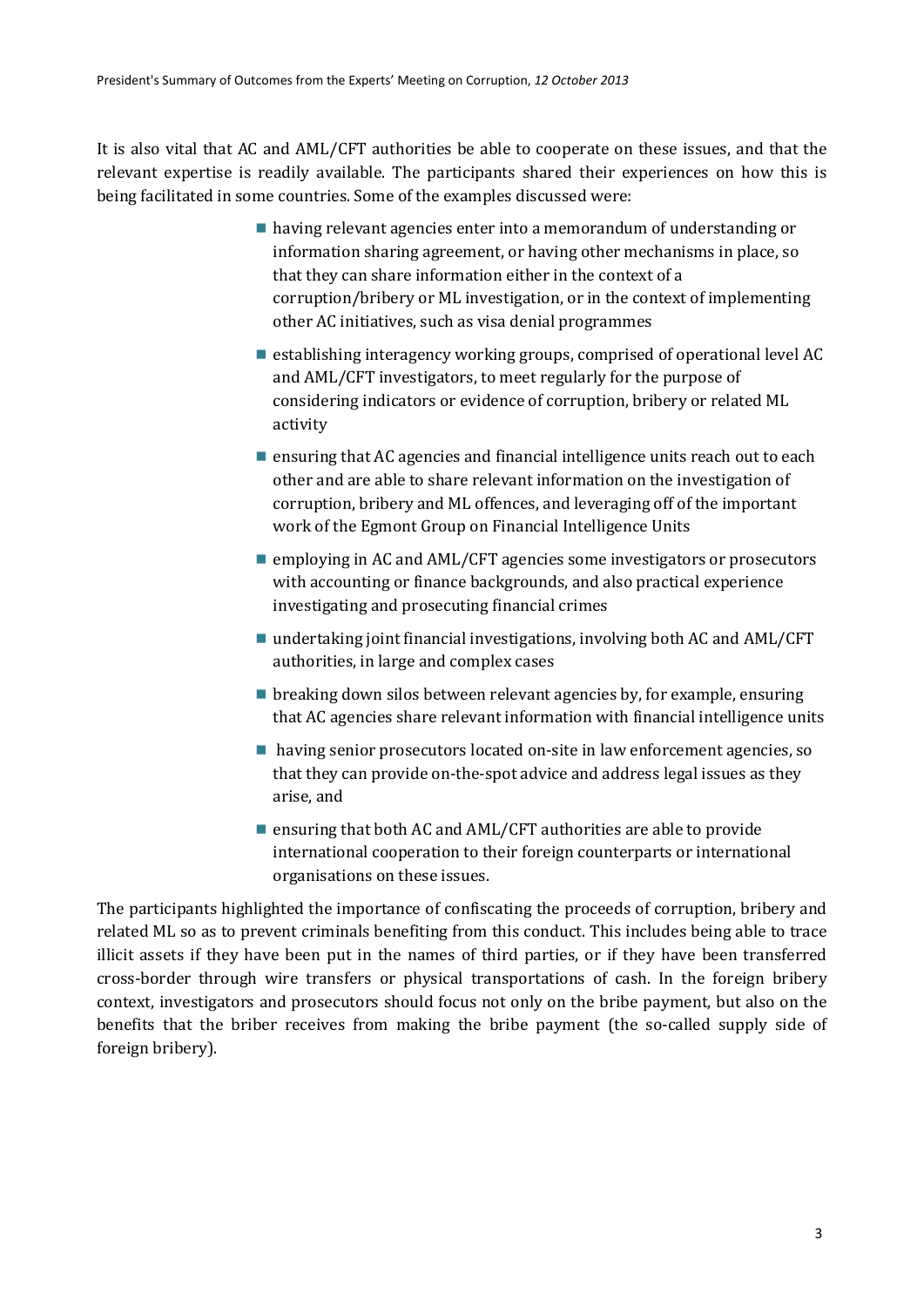## **TRANSPARENCY & BENEFICIAL OWNERSHIP: CHALLENGES WHEN TRACING CORRUPTION PROCEEDS & THE WAY FORWARD**

Transparency is an issue of broad relevance that goes beyond the fight against corruption and money laundering, and also impacts tax transparency, corporate governance, and the fight against all types of criminal activity. Participants had a lively discussion on the broad range of government agencies that need to be involved, and the need for effective cross-agency and international cooperation in this area.

The FATF Recommendations require countries to take measures to ensure that adequate, accurate and timely information on the beneficial ownership and control of legal persons and arrangements can be obtained or accessed in a timely fashion by the competent authorities. The 2003 FATF Recommendations did not specify how countries were to achieve this objective and the third round FATF mutual evaluation process demonstrated that globally there was a low level of compliance with these requirements. The revised 2012 FATF Recommendations significantly strengthen the requirements in this area, and set out a series of specific steps that countries are expected to take. Additionally, the FATF is exploring the possibility of developing guidance in this area. This will help countries to improve their implementation of the transparency and beneficial ownership requirements.

Other international organisations are also doing important work to encourage the transparency of legal persons and arrangements. For example, the United Nations Convention Against Corruption calls on countries to implement requirements for the identification of customers and beneficial owners. The OECD Global Forum on Transparency and Exchange of Information for Tax Purposes focuses on the issue of transparency which is crucial from a tax perspective. The World Bank is doing work policy and capacity building work on beneficial ownership across a range of work streams, notably to improve the transparency of procurement processes, consider how a beneficial ownership-based approach can improve the effectiveness of its sanctions strengthen licensing and registration regimes in industries vulnerable to corruption, encourage access to and sharing of corporate registry information, make available information about grand corruption cases, develop analytical work and provide capacity building assistance to its client countries on how to effectively address the challenges related to beneficial ownership.

Lack of transparency on the beneficial ownership of legal persons and arrangements creates a serious obstacle to tracing corruption proceeds and neutralising corruption networks. The participants discussed the following specific issues that negatively impact transparency:

- $\blacksquare$  ineffective (or no) implementation of customer due diligence and record keeping requirements, and financial secrecy laws
- use of gatekeepers to create complex and multi-layered corporate structures and trust arrangements that obscure both legal and beneficial ownership
- use of bearer shares, nominees, shell companies, limited liability companies, trusts, offshore accounts, foreign bank accounts, or multiple bank transactions across different countries,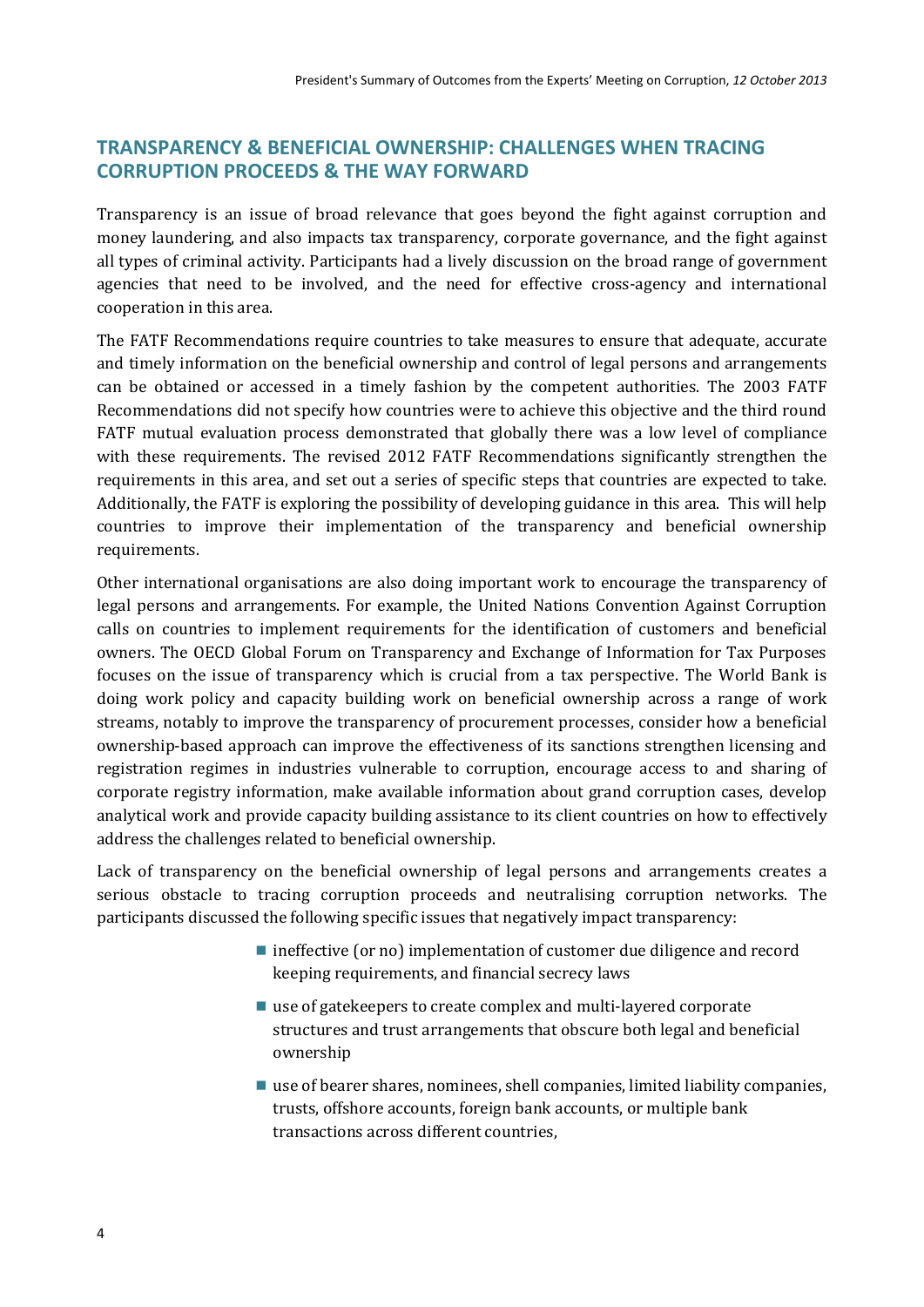- $\blacksquare$  ineffective supervision of the financial sector, particularly trust and company services providers, and inadequate enforcement of transparency requirements
- insufficient powers of law enforcement and prosecutorial authorities to access financial records and beneficial ownership information, and
- $\blacksquare$  the fact that, even if the authorities have sufficient powers, beneficial ownership information is often not available to be obtained.

The participants shared experiences on how some countries are addressing this issue. Some of the examples discussed were:

- $\blacksquare$  providing guidance to financial institutions and other financial service providers on how to implement the applicable AML/CFT requirements
- $\blacksquare$  establishing interagency mechanisms and coordinated strategies for dealing with corruption networks or targeting corrupt politically exposed persons
- having effective mechanisms for national cooperation and coordination on these issues, including engagement with the private sector
- $\blacksquare$  establishing company registries and trust registries (which may be centralised and/or publicly available), or using protected databases to provide automated access to information on bank accounts for the purpose of criminal investigations and prosecutions, including the name and address of the holders and beneficial owners of accounts, and
- $\blacksquare$  ensuring that law enforcement and prosecutorial agencies have adequate powers to track and obtain beneficial ownership information.

#### **CONCLUSIONS**

Transparency and beneficial ownership will remain as priority issues on the FATF agenda. Additionally, both the G20, including the G20 Anti-Corruption Working Group, and the G8 have made strong public statements of political support for promoting transparency and timely access to beneficial ownership information, which clearly demonstrates the importance of this issue for the international community.

The participants expressed strong support for the best practices paper currently being developed by the FATF on how the FATF Recommendations can be used to combat corruption. They also committed to sharing that paper with the relevant AC and AML/CFT authorities at the domestic level once it is finalised.

The participants also committed to pursuing their continued cooperation and sharing of experiences between AML/CFT and AC experts to strengthen the fight against corruption.

Experts Meeting on Corruption 12 October 2013